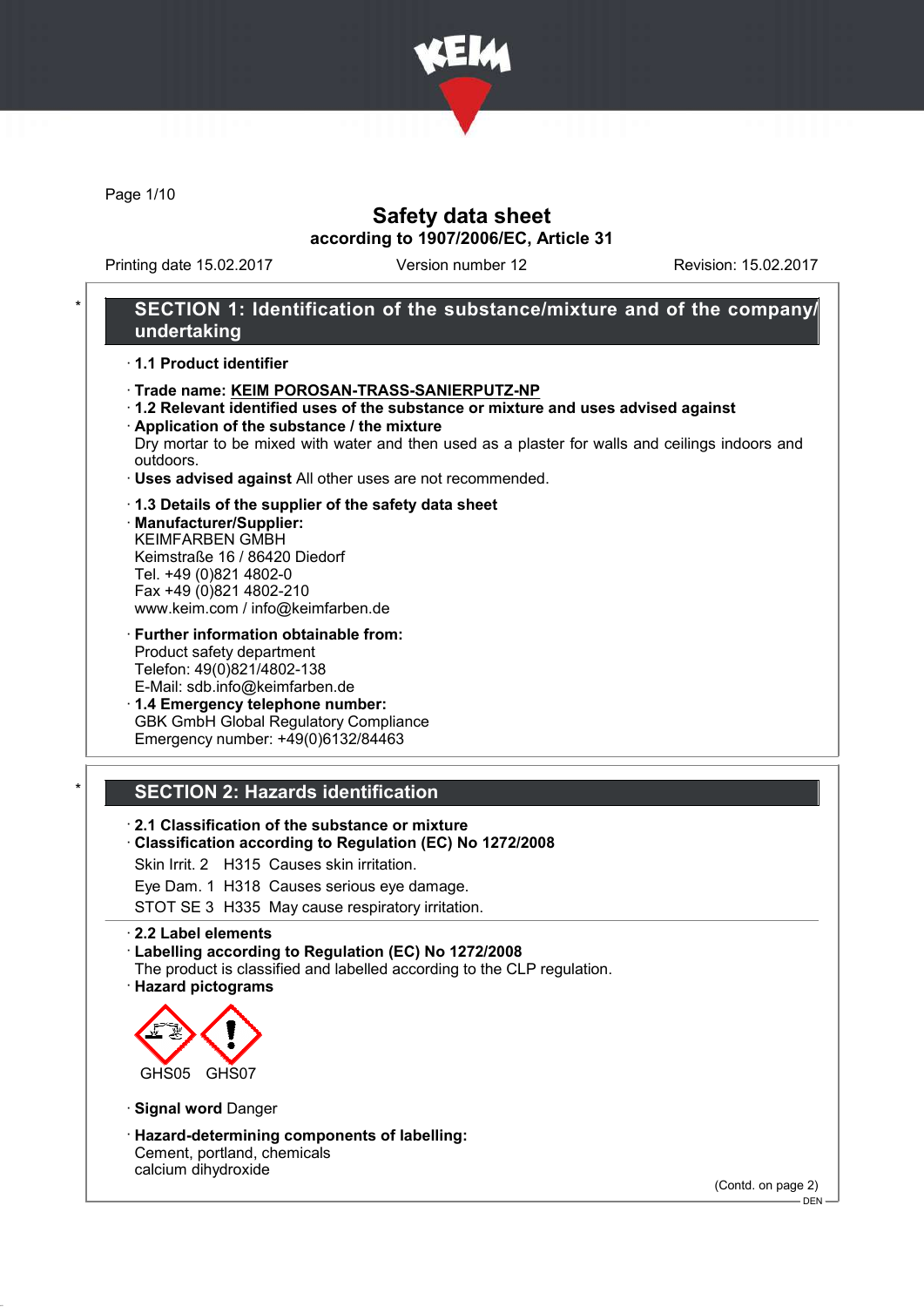

Page 2/10

# Safety data sheet according to 1907/2006/EC, Article 31

Printing date 15.02.2017 Version number 12 Revision: 15.02.2017

#### Trade name: KEIM POROSAN-TRASS-SANIERPUTZ-NP

|                               | (Contd. of page 1)                                                                               |
|-------------------------------|--------------------------------------------------------------------------------------------------|
| $\cdot$ Hazard statements     |                                                                                                  |
| H315 Causes skin irritation.  |                                                                                                  |
|                               | H318 Causes serious eye damage.                                                                  |
|                               | H335 May cause respiratory irritation.                                                           |
| · Precautionary statements    |                                                                                                  |
| P280                          | Wear protective gloves/protective clothing/eye protection/face protection.                       |
| P271                          | Use only outdoors or in a well-ventilated area.                                                  |
| P261 and the P261             | Avoid breathing dust.                                                                            |
|                               | P305+P351+P338 IF IN EYES: Rinse cautiously with water for several minutes. Remove contact       |
|                               | lenses, if present and easy to do. Continue rinsing.                                             |
| P315                          | Get immediate medical advice/attention.                                                          |
| P304+P340                     | IF INHALED: Remove person to fresh air and keep comfortable for breathing.                       |
| P302+P352                     | IF ON SKIN: Wash with plenty of soap and water.                                                  |
| P362                          | Take off contaminated clothing.                                                                  |
| P332+P313                     | If skin irritation occurs: Get medical advice/attention.                                         |
| 2.3 Other hazards             |                                                                                                  |
|                               | This Product contains cement. Cement produces an alkaline reaction with moisture or water. Avoid |
|                               | contact with eyes and prolonged skin contact.                                                    |
|                               | · Results of PBT and vPvB assessment                                                             |
| · PBT: Not applicable.        |                                                                                                  |
| $\cdot$ vPvB: Not applicable. |                                                                                                  |

# SECTION 3: Composition/information on ingredients

#### · Dangerous components:

| $-$ , $ -$ , $-$ , |                                                                                          |                                                           |            |
|--------------------|------------------------------------------------------------------------------------------|-----------------------------------------------------------|------------|
|                    | CAS: 65997-15-1                                                                          | Cement, portland, chemicals                               | $10 - 25%$ |
|                    | EINECS: 266-043-4                                                                        | Eye Dam. 1, H318; $\Diamond$ Skin Irrit. 2, H315; STOT SE |            |
|                    |                                                                                          | 3. H <sub>335</sub>                                       |            |
|                    | CAS: 1305-62-0                                                                           | calcium dihydroxide                                       | $< 2.5\%$  |
| EINECS: 215-137-3  |                                                                                          | Eye Dam. 1, H318; $\Diamond$ Skin Irrit. 2, H315; STOT SE |            |
|                    | Reg.nr.: 01-2119475151-45-XXXX 3, H335                                                   |                                                           |            |
|                    | Additional information: Ear the wording of the listed hazard phrases refer to section 16 |                                                           |            |

· Additional information: For the wording of the listed hazard phrases refer to section 16.

# SECTION 4: First aid measures

#### · 4.1 Description of first aid measures

- · General information: When seeing the doctor we suggest to present this safety data sheet.
- · After inhalation: Supply fresh air; consult doctor in case of complaints.
- · After skin contact:

Immediately wash with water and soap and rinse thoroughly.

Do not use solvents or thinners.

If skin irritation continues, consult a doctor.

(Contd. on page 3)  $-$  DEN -

<sup>·</sup> 3.2 Mixtures

<sup>·</sup> Description: Portland-cement, calcium dihydroxide, aggregates and additives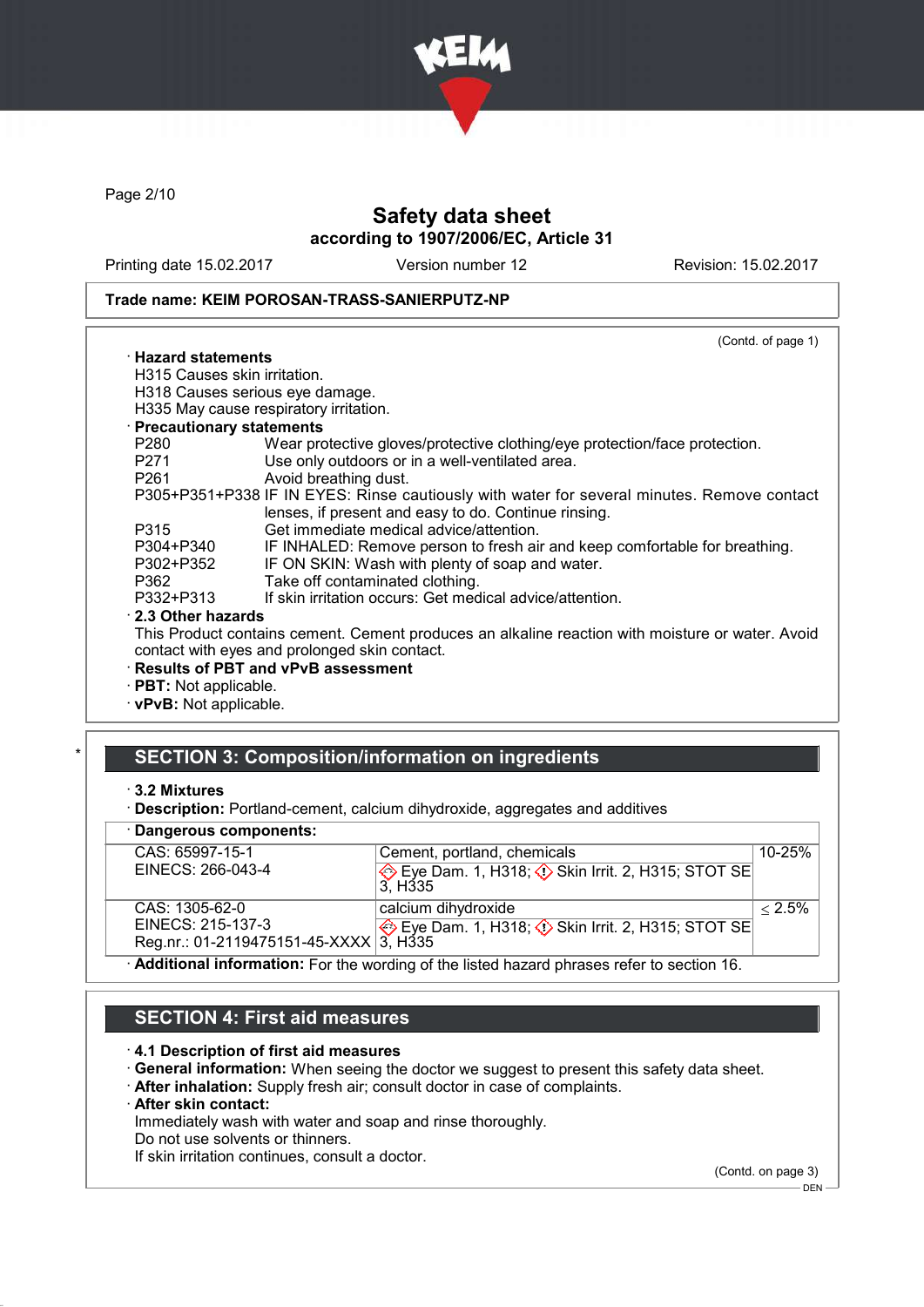

Page 3/10

# Safety data sheet according to 1907/2006/EC, Article 31

Printing date 15.02.2017 Version number 12 Revision: 15.02.2017

#### Trade name: KEIM POROSAN-TRASS-SANIERPUTZ-NP

· After eye contact:

(Contd. of page 2)

.<br>– DEN -

- Rinse opened eye for several minutes under running water. Then consult a doctor. · After swallowing:
- Rinse mouth and throat well with water.
- Do not induce vomiting; call for medical help immediately.
- · 4.2 Most important symptoms and effects, both acute and delayed No further relevant information available.
- · 4.3 Indication of any immediate medical attention and special treatment needed
- No further relevant information available.

### SECTION 5: Firefighting measures

- · 5.1 Extinguishing media
- · Suitable extinguishing agents:
- Product itself does not burn. Co-ordinate fire-fighting measures to the fire surroundings.
- · 5.2 Special hazards arising from the substance or mixture
- No further relevant information available.
- · 5.3 Advice for firefighters
- · Protective equipment: Wear self-contained respiratory protective device.
- · Additional information

Dispose of fire debris and contaminated fire fighting water in accordance with official regulations. In case of fire do not breathe smoke, fumes and vapours.

# SECTION 6: Accidental release measures

| 6.1 Personal precautions, protective equipment and emergency procedures<br>Avoid contact with skin and eyes. |                    |
|--------------------------------------------------------------------------------------------------------------|--------------------|
| Avoid formation of dust.                                                                                     |                    |
| Use respiratory protective device against the effects of fumes/dust/aerosol.                                 |                    |
| Respect the protection rules (see section 7 a. 8).                                                           |                    |
| Product forms slippery surface when combined with water.                                                     |                    |
| 6.2 Environmental precautions:                                                                               |                    |
| Do not allow product to reach soil, sewage system or any water course.                                       |                    |
| Follow local governmental rules and regulations.                                                             |                    |
| 6.3 Methods and material for containment and cleaning up:                                                    |                    |
| Close drainages (Risk of blocking)                                                                           |                    |
| Danger of slipping!                                                                                          |                    |
| Avoid formation of dust.                                                                                     |                    |
| Ensure adequate ventilation.                                                                                 |                    |
| Pick up mechanically.                                                                                        |                    |
| Dispose of the material collected according to regulations.                                                  |                    |
| Clear contaminated areas thoroughly.                                                                         |                    |
| $\cdot$ 6.4 Reference to other sections                                                                      |                    |
| See Section 7 for information on safe handling.                                                              |                    |
| See Section 8 for information on personal protection equipment.                                              |                    |
|                                                                                                              | (Contd. on page 4) |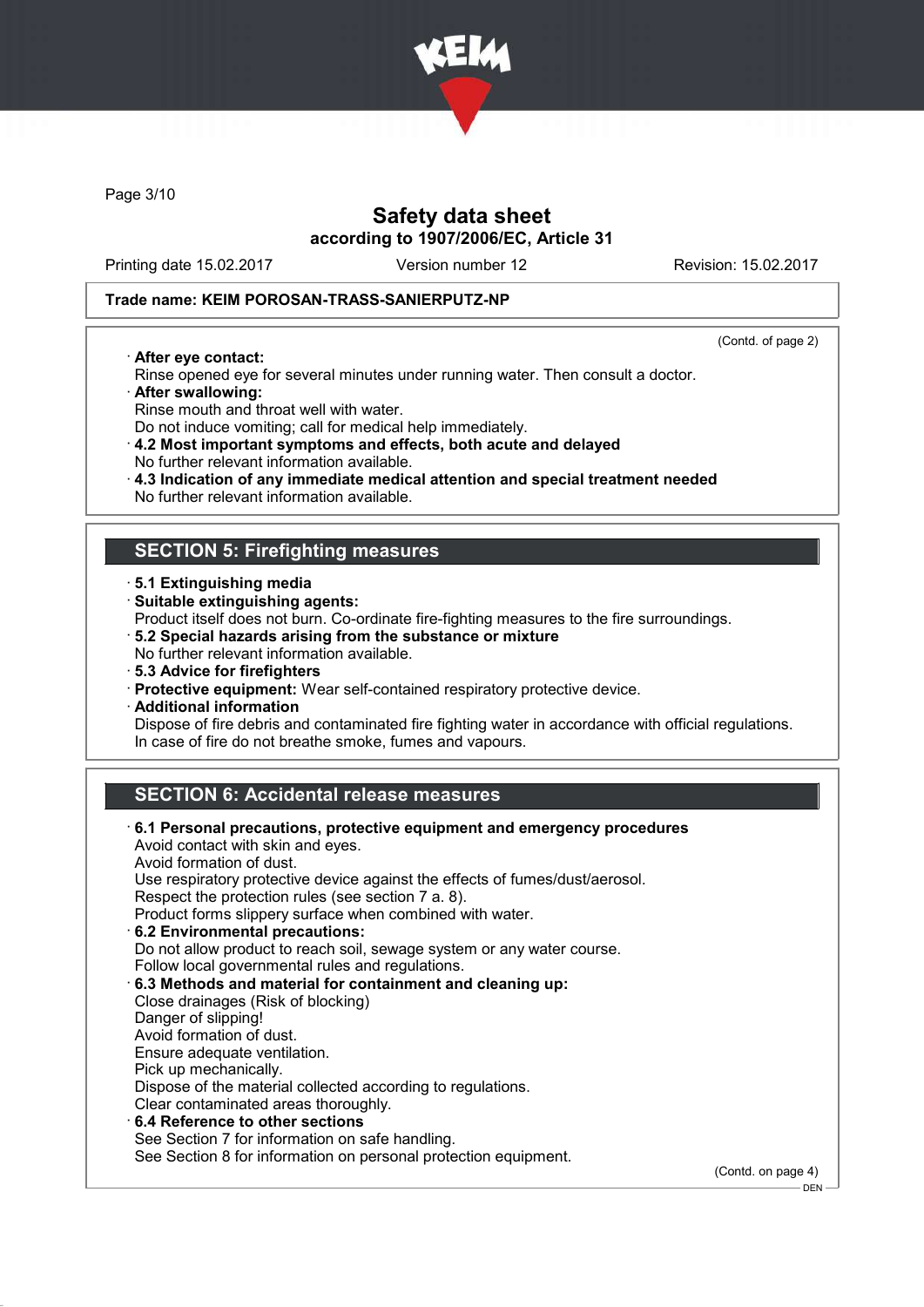

Page 4/10

### Safety data sheet according to 1907/2006/EC, Article 31

Printing date 15.02.2017 Version number 12 Revision: 15.02.2017

#### Trade name: KEIM POROSAN-TRASS-SANIERPUTZ-NP

See Section 13 for disposal information.

(Contd. of page 3)

### SECTION 7: Handling and storage

· 7.1 Precautions for safe handling Avoid contact with skin and eyes. Keep receptacles tightly sealed. Prevent formation of dust. Ensure good ventilation/exhaustion at the workplace. Any unavoidabledeposit of dust must be regularly removed. See item 8 for information about suitable protective equipment and technical precautions. Respect the protection rules. · Information about fire - and explosion protection: The product is not flammable. No special measures required. · 7.2 Conditions for safe storage, including any incompatibilities · Storage: · Requirements to be met by storerooms and receptacles: Keep in the original containers in a cool and dry place. Store only in unopened original receptacles. · Information about storage in one common storage facility: Do not store together with acids. · Further information about storage conditions: Store in dry conditions. Protect from humidity and water. Avoid dust formations and deposits. Keep container tightly sealed. Protect from heat and direct sunlight. · Storage class: 13 · 7.3 Specific end use(s) No further relevant information available. SECTION 8: Exposure controls/personal protection

# · 8.1 Control parameters

| · Ingredients with limit values that require monitoring at the workplace: |                                                                         |                              |                    |  |  |
|---------------------------------------------------------------------------|-------------------------------------------------------------------------|------------------------------|--------------------|--|--|
|                                                                           | 65997-15-1 Cement, portland, chemicals                                  |                              |                    |  |  |
|                                                                           | AGW (Germany) Long-term value: 5 E mg/m <sup>3</sup><br>DFG             |                              |                    |  |  |
| 1305-62-0 calcium dihydroxide                                             |                                                                         |                              |                    |  |  |
|                                                                           | AGW (Germany) Long-term value: 1E mg/m <sup>3</sup><br>2(I); Y, EU, DFG |                              |                    |  |  |
| $\cdot$ DNELs                                                             |                                                                         |                              |                    |  |  |
| 1305-62-0 calcium dihydroxide                                             |                                                                         |                              |                    |  |  |
|                                                                           | Inhalative Acute - local effects, worker                                | 4 mg/m <sup>3</sup> (worker) |                    |  |  |
|                                                                           |                                                                         |                              | (Contd. on page 5) |  |  |
|                                                                           |                                                                         |                              | $DFN -$            |  |  |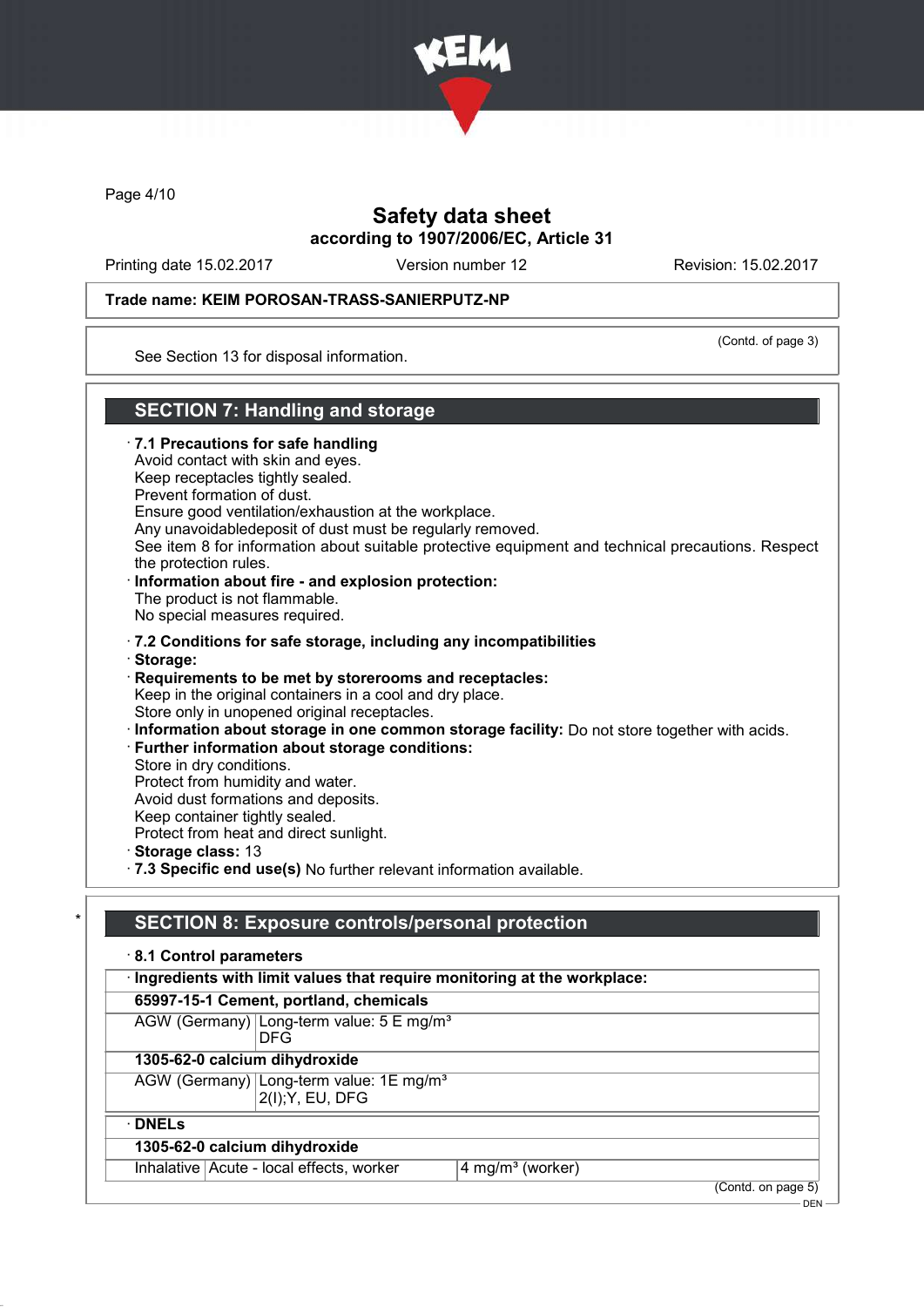

Page 5/10

# Safety data sheet according to 1907/2006/EC, Article 31

Printing date 15.02.2017 Version number 12 Revision: 15.02.2017

# Trade name: KEIM POROSAN-TRASS-SANIERPUTZ-NP

|                                                                                                                                                                                                                                                                                                                                                                                                                                                                                                                                                                                                                                                                                                                                                                                                                                                                                                                                                                                                                                                                                                                                                                                                                                                                                                                                                                                                                                                                                                                                                                                                                                                                                                                                                                                                                                                                                        |                                                             |                              |                                | (Contd. of page 4) |
|----------------------------------------------------------------------------------------------------------------------------------------------------------------------------------------------------------------------------------------------------------------------------------------------------------------------------------------------------------------------------------------------------------------------------------------------------------------------------------------------------------------------------------------------------------------------------------------------------------------------------------------------------------------------------------------------------------------------------------------------------------------------------------------------------------------------------------------------------------------------------------------------------------------------------------------------------------------------------------------------------------------------------------------------------------------------------------------------------------------------------------------------------------------------------------------------------------------------------------------------------------------------------------------------------------------------------------------------------------------------------------------------------------------------------------------------------------------------------------------------------------------------------------------------------------------------------------------------------------------------------------------------------------------------------------------------------------------------------------------------------------------------------------------------------------------------------------------------------------------------------------------|-------------------------------------------------------------|------------------------------|--------------------------------|--------------------|
|                                                                                                                                                                                                                                                                                                                                                                                                                                                                                                                                                                                                                                                                                                                                                                                                                                                                                                                                                                                                                                                                                                                                                                                                                                                                                                                                                                                                                                                                                                                                                                                                                                                                                                                                                                                                                                                                                        | Acute - local effects, consumer                             |                              | 4 mg/m <sup>3</sup> (consumer) |                    |
| Long-term - local effects, worker                                                                                                                                                                                                                                                                                                                                                                                                                                                                                                                                                                                                                                                                                                                                                                                                                                                                                                                                                                                                                                                                                                                                                                                                                                                                                                                                                                                                                                                                                                                                                                                                                                                                                                                                                                                                                                                      |                                                             | 1 mg/m <sup>3</sup> (worker) |                                |                    |
|                                                                                                                                                                                                                                                                                                                                                                                                                                                                                                                                                                                                                                                                                                                                                                                                                                                                                                                                                                                                                                                                                                                                                                                                                                                                                                                                                                                                                                                                                                                                                                                                                                                                                                                                                                                                                                                                                        | Long-term - local effects, consumer                         |                              | 1 (consumer)                   |                    |
| · PNECs                                                                                                                                                                                                                                                                                                                                                                                                                                                                                                                                                                                                                                                                                                                                                                                                                                                                                                                                                                                                                                                                                                                                                                                                                                                                                                                                                                                                                                                                                                                                                                                                                                                                                                                                                                                                                                                                                |                                                             |                              |                                |                    |
|                                                                                                                                                                                                                                                                                                                                                                                                                                                                                                                                                                                                                                                                                                                                                                                                                                                                                                                                                                                                                                                                                                                                                                                                                                                                                                                                                                                                                                                                                                                                                                                                                                                                                                                                                                                                                                                                                        | 1305-62-0 calcium dihydroxide                               |                              |                                |                    |
|                                                                                                                                                                                                                                                                                                                                                                                                                                                                                                                                                                                                                                                                                                                                                                                                                                                                                                                                                                                                                                                                                                                                                                                                                                                                                                                                                                                                                                                                                                                                                                                                                                                                                                                                                                                                                                                                                        | Aquatic compartment - freshwater                            |                              | 0.49 mg/l (freshwater)         |                    |
|                                                                                                                                                                                                                                                                                                                                                                                                                                                                                                                                                                                                                                                                                                                                                                                                                                                                                                                                                                                                                                                                                                                                                                                                                                                                                                                                                                                                                                                                                                                                                                                                                                                                                                                                                                                                                                                                                        | Aquatic compartment - marine water 0.32 mg/l (marine water) |                              |                                |                    |
|                                                                                                                                                                                                                                                                                                                                                                                                                                                                                                                                                                                                                                                                                                                                                                                                                                                                                                                                                                                                                                                                                                                                                                                                                                                                                                                                                                                                                                                                                                                                                                                                                                                                                                                                                                                                                                                                                        | Terrestrial compartment - soil                              |                              | 1080 mg/kg dw (soil)           |                    |
|                                                                                                                                                                                                                                                                                                                                                                                                                                                                                                                                                                                                                                                                                                                                                                                                                                                                                                                                                                                                                                                                                                                                                                                                                                                                                                                                                                                                                                                                                                                                                                                                                                                                                                                                                                                                                                                                                        | Sewage treatment plant                                      |                              | 3 mg/l (sewage sludge)         |                    |
|                                                                                                                                                                                                                                                                                                                                                                                                                                                                                                                                                                                                                                                                                                                                                                                                                                                                                                                                                                                                                                                                                                                                                                                                                                                                                                                                                                                                                                                                                                                                                                                                                                                                                                                                                                                                                                                                                        |                                                             |                              |                                |                    |
| Additional information: The lists valid during the making were used as basis.<br>8.2 Exposure controls<br>· Personal protective equipment:<br><b>General protective and hygienic measures:</b><br>Vacuum clean contaminated clothing. Do not blow or brush off contamination.<br>Avoid contact with the eyes and skin.<br>Do not inhale dust / smoke / mist.<br>Wash hands before breaks and at the end of work.<br>Immediately remove all soiled and contaminated clothing<br><b>Respiratory protection:</b><br>In a dusty environment wear suitable facemask.<br>Filter: FFP2<br>· Protection of hands:<br>Protective gloves<br>Alkaline resistant gloves<br><b>Material of gloves</b><br>suitable material e.g.:<br>Nitrile impregnated cotton-gloves<br>Recommended thickness of the material: $\geq 0.5$ mm<br>The selection of the suitable gloves does not only depend on the material, but also on further marks<br>of quality and varies from manufacturer to manufacturer. As the product is a preparation of several<br>substances, the resistance of the glove material can not be calculated in advance and has therefore<br>to be checked prior to the application.<br>Penetration time of glove material<br>Value for the permeation: Level $\geq 6$ (480 min)<br>The determined penetration times according to EN 374 part III are not performed under practical<br>conditions. Therefore a maximum wearing time, which corresponds to 50% of the penetration time,<br>is recommended.<br>The exact break trough time has to be found out by the manufacturer of the protective gloves and<br>has to be observed.<br>Eye protection:<br>In a dusty environment wear protective goggles.<br>Tightly sealed goggles<br><b>Body protection:</b><br>Protective work clothing<br>After contact with skin wash thoroughly with water and apply lotion.<br>(Contd. on page 6) |                                                             |                              |                                |                    |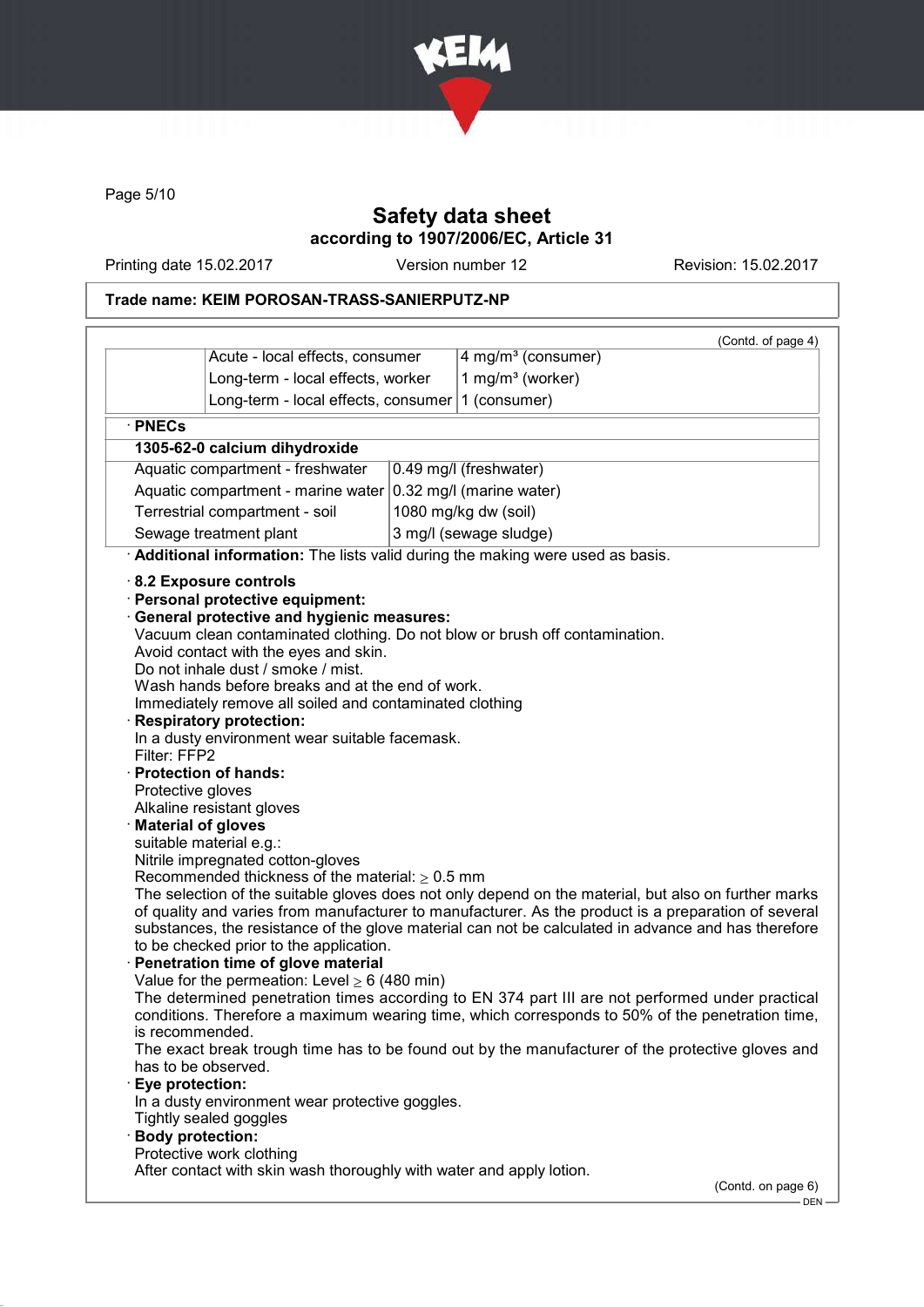

Page 6/10

# Safety data sheet according to 1907/2006/EC, Article 31

Printing date 15.02.2017 Version number 12 Revision: 15.02.2017

### Trade name: KEIM POROSAN-TRASS-SANIERPUTZ-NP

(Contd. of page 5) · Limitation and supervision of exposure into the environment See Section 12 and 6.2

| 9.1 Information on basic physical and chemical properties |                                               |  |  |
|-----------------------------------------------------------|-----------------------------------------------|--|--|
| <b>General Information</b>                                |                                               |  |  |
| · Appearance:<br>Form:                                    | powdery, grainy                               |  |  |
| Colour:                                                   | Grey                                          |  |  |
| · Odour:                                                  | Odourless                                     |  |  |
| · pH-value at 20 °C:                                      | $11.5 - 13.5*$                                |  |  |
|                                                           | with water mixed                              |  |  |
| Change in condition                                       |                                               |  |  |
| <b>Melting point/freezing point:</b>                      | Undetermined.                                 |  |  |
| Initial boiling point and boiling range: Not applicable.  |                                               |  |  |
| · Flash point:                                            | Not applicable.                               |  |  |
| · Flammability (solid, gas):                              | Not applicable.                               |  |  |
| · Ignition temperature:                                   | Not determined.                               |  |  |
| Decomposition temperature:                                | Not determined.                               |  |  |
| · Auto-ignition temperature:                              | Product is not selfigniting.                  |  |  |
| <b>Explosive properties:</b>                              | Product does not present an explosion hazard. |  |  |
| <b>Explosion limits:</b>                                  |                                               |  |  |
| Lower:                                                    | Not applicable.                               |  |  |
| Upper:                                                    | Not applicable.                               |  |  |
| Oxidising properties                                      | Not applicable.                               |  |  |
| · Vapour pressure:                                        | Not applicable                                |  |  |
| · Density at 20 °C:                                       | 1.2-1.5 $*$ g/cm <sup>3</sup>                 |  |  |
|                                                           | <b>Bulk density</b><br>Not determined.        |  |  |
| · Relative density<br>· Vapour density                    | Not applicable.                               |  |  |
| · Evaporation rate                                        | Not applicable.                               |  |  |
| · Solubility in / Miscibility with                        |                                               |  |  |
| water at $20 °C$ :                                        | < 2 g/l (Ca(OH)2)                             |  |  |
|                                                           | miscible                                      |  |  |
| · Partition coefficient: n-octanol/water:                 | Not applicable.                               |  |  |
| · Viscosity:                                              |                                               |  |  |
| <b>Dynamic:</b><br>Kinematic:                             | Not applicable.<br>Not applicable.            |  |  |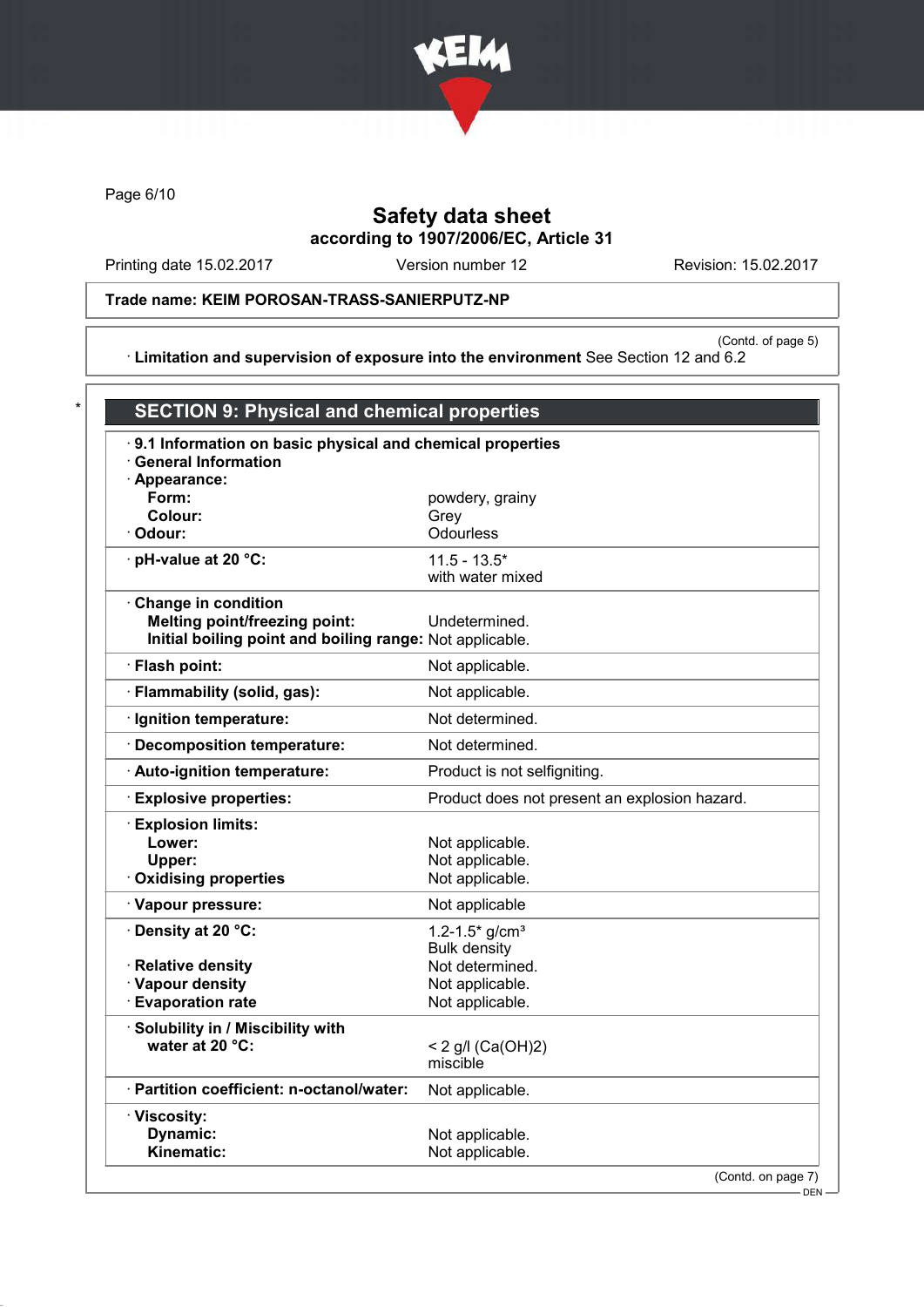

Page 7/10

# Safety data sheet according to 1907/2006/EC, Article 31

Printing date 15.02.2017 Version number 12 Revision: 15.02.2017

(Contd. of page 6)

### Trade name: KEIM POROSAN-TRASS-SANIERPUTZ-NP

· 9.2 Other information \* The values are for freshly produced material and may change with the time.

### SECTION 10: Stability and reactivity

- · 10.1 Reactivity Reacts with water alkaline and hardens.
- · 10.2 Chemical stability Stable under normal conditions of storage and use.
- · Thermal decomposition / conditions to be avoided: Stable at environment temperature.
- No decomposition if used and stored according to specifications.
- · 10.3 Possibility of hazardous reactions No dangerous reactions known.
- · 10.4 Conditions to avoid Humidity
- · 10.5 Incompatible materials: Acids
- · 10.6 Hazardous decomposition products:

No hazardous decomposition products if stored and handled as prescribed.

# **SECTION 11: Toxicological information**

#### · 11.1 Information on toxicological effects

Acute toxicity Based on available data, the classification criteria are not met.

### · LD/LC50 values relevant for classification:

#### 1305-62-0 calcium dihydroxide

Oral LD50 >2000 mg/kg (rat) (OECD 425)

Dermal  $|LD50|$  > 2500 mg/kg (rabbit) (OECD 402)

#### **Primary irritant effect:**

- Skin corrosion/irritation
- Causes skin irritation.
- Serious eye damage/irritation
- Causes serious eye damage.
- · during inhalation: Irritating to respiratory system.
- · during swallowing: Irritant effect possible
- · Respiratory or skin sensitisation

Product is reduced in chromate. Within the indicated storage time sensitization is not expected.

Other information (about experimental toxicology): Experimental analysis are not available.

The product was not tested. The statements on toxicology have been derived from the properties of the individual components.

- · CMR effects (carcinogenity, mutagenicity and toxicity for reproduction) not applicable
- · Germ cell mutagenicity Based on available data, the classification criteria are not met.
- **Carcinogenicity** Based on available data, the classification criteria are not met.
- · Reproductive toxicity Based on available data, the classification criteria are not met.
- · STOT-single exposure
- May cause respiratory irritation.

· STOT-repeated exposure Based on available data, the classification criteria are not met.

(Contd. on page 8) DEN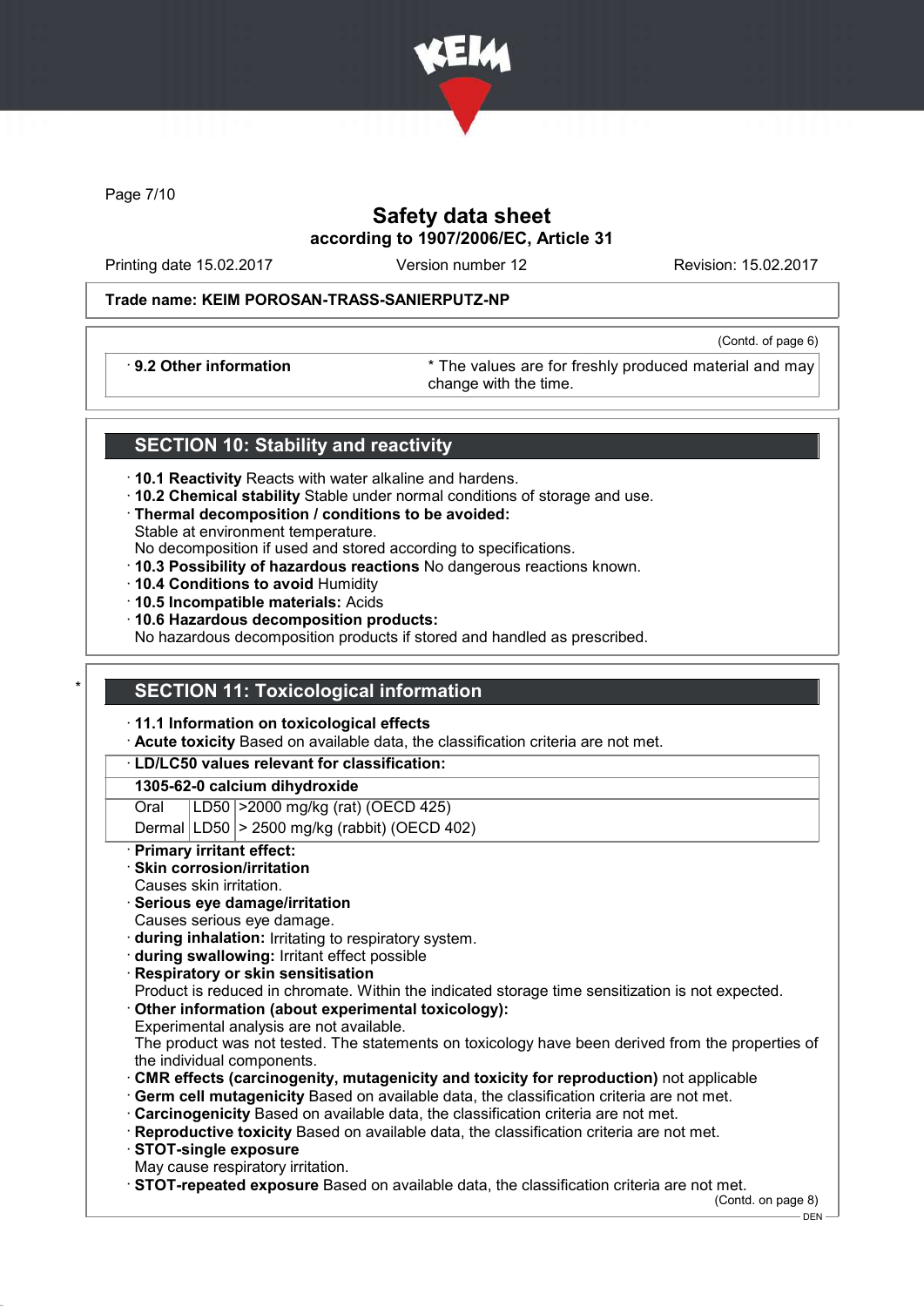

Page 8/10

# Safety data sheet according to 1907/2006/EC, Article 31

Printing date 15.02.2017 Version number 12 Revision: 15.02.2017

#### Trade name: KEIM POROSAN-TRASS-SANIERPUTZ-NP

· Aspiration hazard Based on available data, the classification criteria are not met.

(Contd. of page 7)

| · Aquatic toxicity:           |                                                                                                                                                                                                                                      |
|-------------------------------|--------------------------------------------------------------------------------------------------------------------------------------------------------------------------------------------------------------------------------------|
| 1305-62-0 calcium dihydroxide |                                                                                                                                                                                                                                      |
| <b>NOEC</b>                   | 72h; 48 mg/l (freshwater alga)                                                                                                                                                                                                       |
|                               | 14d; 32 mg/l (invertebrate marine organisms)                                                                                                                                                                                         |
|                               | EC10/LC10 oder NOEC 2000 mg/kg (Soil macro-organisms)                                                                                                                                                                                |
|                               | 12000 mg/kg (soil microorganisms)                                                                                                                                                                                                    |
| <b>NOEC</b>                   | 21d; 1080 mg/kg (plants)                                                                                                                                                                                                             |
| EC 50/48h                     | 49.1 mg/l (freshwater invertebrate organisms)                                                                                                                                                                                        |
| EC 50/72 h                    | 184.57 mg/l (freshwater alga)                                                                                                                                                                                                        |
| LC 50/96 h                    | 457 mg/l (marine fish)                                                                                                                                                                                                               |
|                               | 50.6 mg/l (freshwater fish)                                                                                                                                                                                                          |
|                               | 158 mg/l (invertebrate marine organisms)                                                                                                                                                                                             |
|                               | . 12.2 Persistence and degradability No further relevant information available.<br>. 12.3 Bioaccumulative potential No further relevant information available.<br>. 12.4 Mobility in soil No further relevant information available. |

ounded halogen. The product has no influence on the waste water's AOX-value.

· According to the formulation contains the following heavy metals and compounds from the EU guideline NO. 2006/11/EC:

According to our current data base the product does not consist of any heavy metals or substances of EU-directives 76/464/EWG.

#### · General notes:

At present there are no ecotoxicological assessments.

Do not allow product to reach ground water, water course or sewage system.

Water hazard class 1 (German Regulation) (Self-assessment): slightly hazardous for water

- · 12.5 Results of PBT and vPvB assessment
- · PBT: Not applicable.
- · vPvB: Not applicable.

· 12.6 Other adverse effects No further relevant information available.

### SECTION 13: Disposal considerations

- · 13.1 Waste treatment methods
- · Recommendation

Must not be disposed with household garbage. Do not allow product to reach sewage system.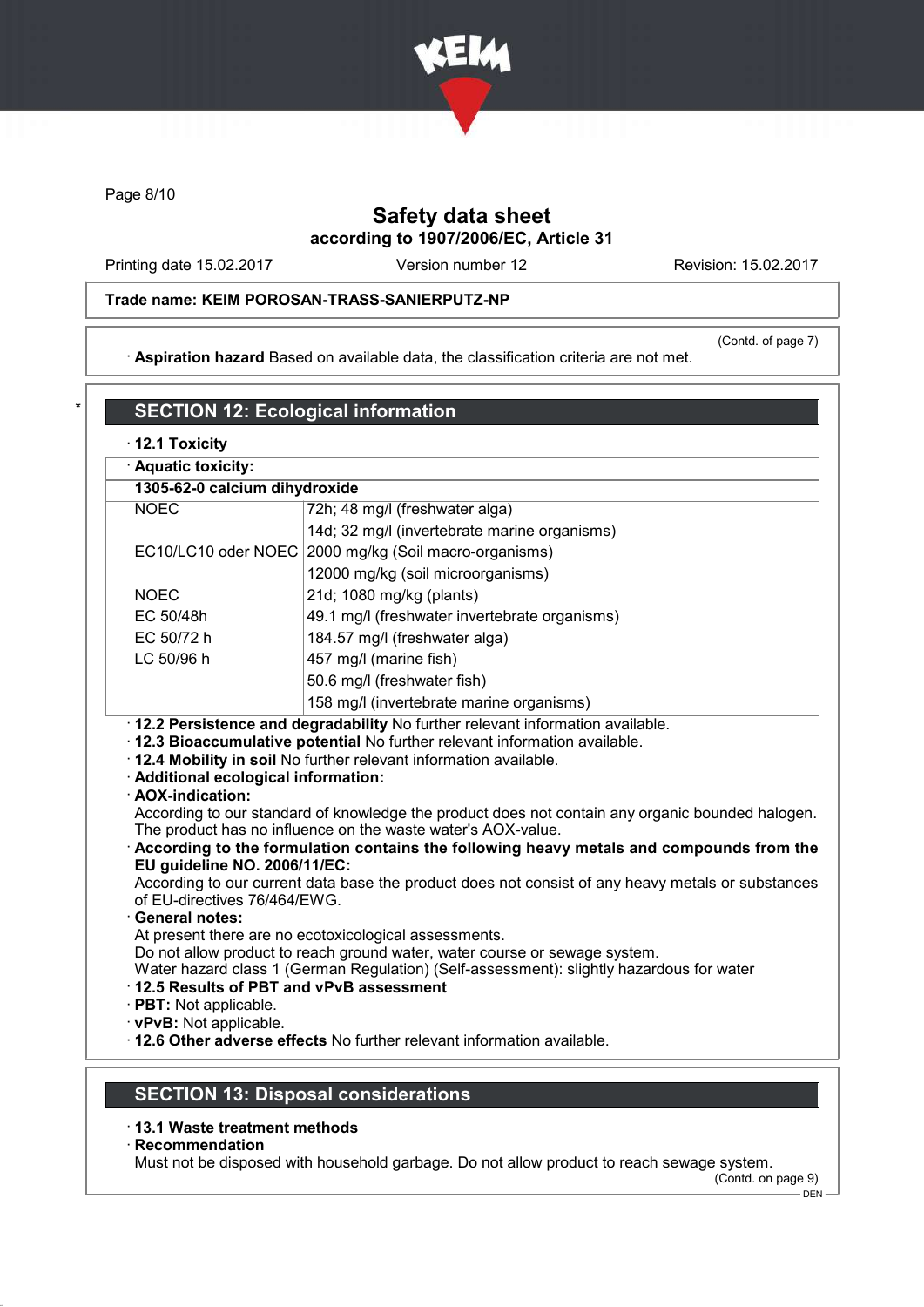

Page 9/10

# Safety data sheet according to 1907/2006/EC, Article 31

Printing date 15.02.2017 Version number 12 Revision: 15.02.2017

#### Trade name: KEIM POROSAN-TRASS-SANIERPUTZ-NP

(Contd. of page 8)

Disposal must be made according to official regulations.

· European waste catalogue

17 01 01 concrete

· Uncleaned packaging: · Recommendation: Non contaminated packagings may be recycled.

Disposal must be made according to official regulations.

Recommended cleansing agents: Water, if necessary with cleansing agents.

### SECTION 14: Transport information

| $\cdot$ 14.1 UN-Number<br>· ADR, IMDG, IATA<br>Void<br>14.2 UN proper shipping name<br>· ADR, IMDG, IATA<br>Void<br>14.3 Transport hazard class(es)<br>· ADR, IMDG, IATA<br>· Class<br>Void<br>14.4 Packing group<br>· ADR, IMDG, IATA<br>Void<br>⋅14.5 Environmental hazards:<br>$\cdot$ Marine pollutant:<br>No.<br>14.6 Special precautions for user<br>Not applicable.<br>14.7 Transport in bulk according to Annex II<br>of Marpol and the IBC Code<br>Not applicable.<br>· Transport/Additional information:<br>No dangerous good in sense of these transport<br>regulations. |  |
|-------------------------------------------------------------------------------------------------------------------------------------------------------------------------------------------------------------------------------------------------------------------------------------------------------------------------------------------------------------------------------------------------------------------------------------------------------------------------------------------------------------------------------------------------------------------------------------|--|
|                                                                                                                                                                                                                                                                                                                                                                                                                                                                                                                                                                                     |  |
|                                                                                                                                                                                                                                                                                                                                                                                                                                                                                                                                                                                     |  |
|                                                                                                                                                                                                                                                                                                                                                                                                                                                                                                                                                                                     |  |
|                                                                                                                                                                                                                                                                                                                                                                                                                                                                                                                                                                                     |  |
|                                                                                                                                                                                                                                                                                                                                                                                                                                                                                                                                                                                     |  |
|                                                                                                                                                                                                                                                                                                                                                                                                                                                                                                                                                                                     |  |
|                                                                                                                                                                                                                                                                                                                                                                                                                                                                                                                                                                                     |  |
|                                                                                                                                                                                                                                                                                                                                                                                                                                                                                                                                                                                     |  |
|                                                                                                                                                                                                                                                                                                                                                                                                                                                                                                                                                                                     |  |
| · UN "Model Regulation":<br>Void                                                                                                                                                                                                                                                                                                                                                                                                                                                                                                                                                    |  |

# **SECTION 15: Regulatory information**

· 15.1 Safety, health and environmental regulations/legislation specific for the substance or mixture

· Labelling according to Regulation (EC) No 1272/2008 For information on labelling please refer to section 2 of this document.

· Directive 2012/18/EU

· Named dangerous substances - ANNEX I None of the ingredients is listed.

(Contd. on page 10)

 $-$  DEN